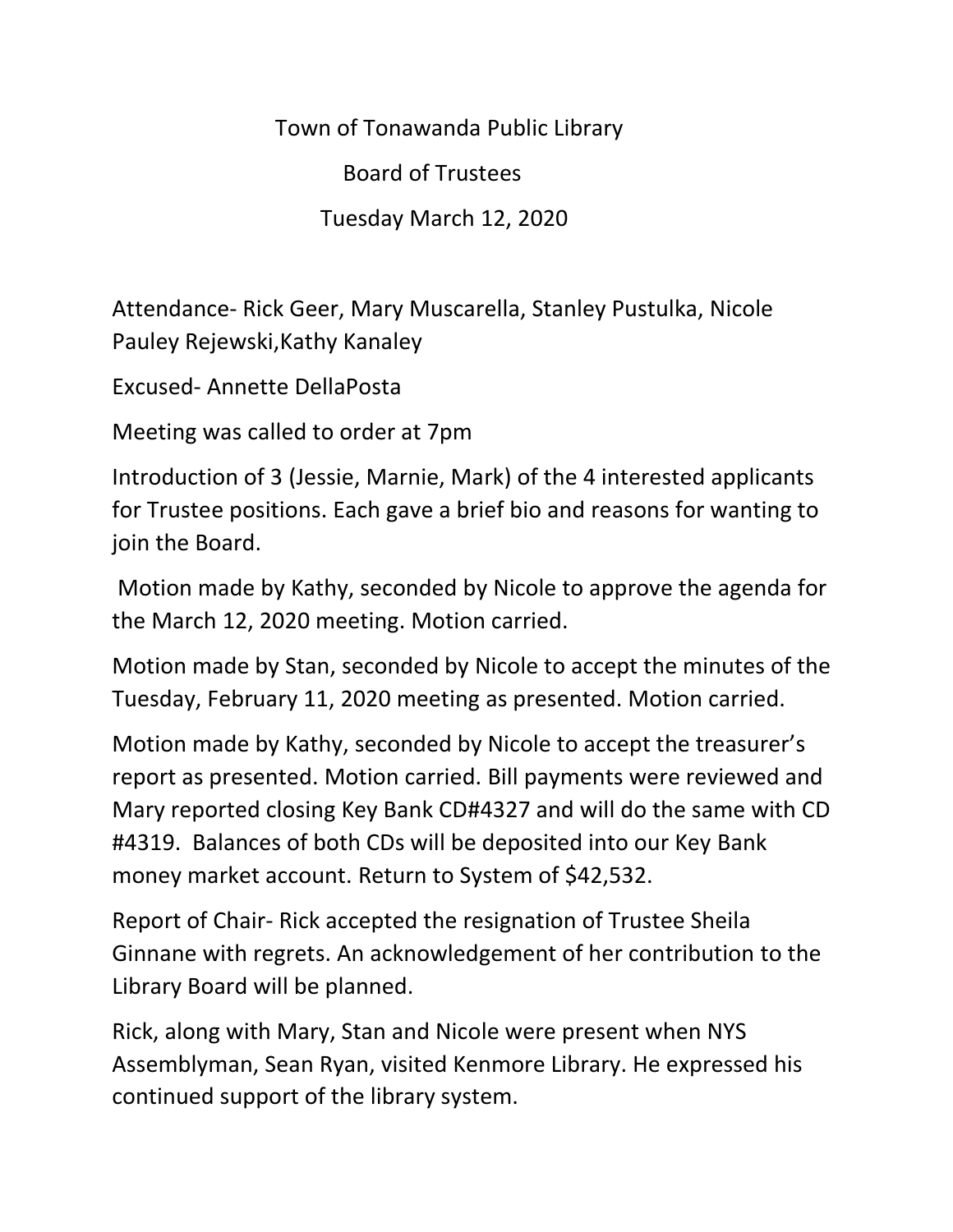Report of Director-

Review of library statistics- increase in visitor count at Kenmore and increase in number and attendance at programs at both locations.

Tables set up for a letter writing campaign for library advocacy, Letters sent to Senator Chris Jacobs and Assemblyman Robin Schimminger.

Construction on the meeting room started on 2/11/20. Computer equipment and the TV for the new space have been ordered by the IT department of Central.

Mary attended Library Advocacy Day in Albany along with other directors from WNY and was able to meet with staff of our local representatives.

Review of 2019 Annual Report.

A decision to pay for the Shor-tel system maintenance contract has not yet been made. Mary to try to work with the Town on this as they have the same system.

We are anticipating changes with hours of operation with the Corona virus. A motion was made by Nicole, seconded by Stan to follow the recommendations of the B&ECPL System regarding postponing all programs and meeting room use from 3/14-3/28/20 due to the Corona Virus. Motion carried.

The Village of Kenmore will issue a \$200 credit on our next water bill. This is in response to our request for relief due to unusually high bills last year.

After a review of the FOIL Policy, a motion was made by Kathy, seconded by Nicole to approve the policy with the recommended changes. Motion carried.